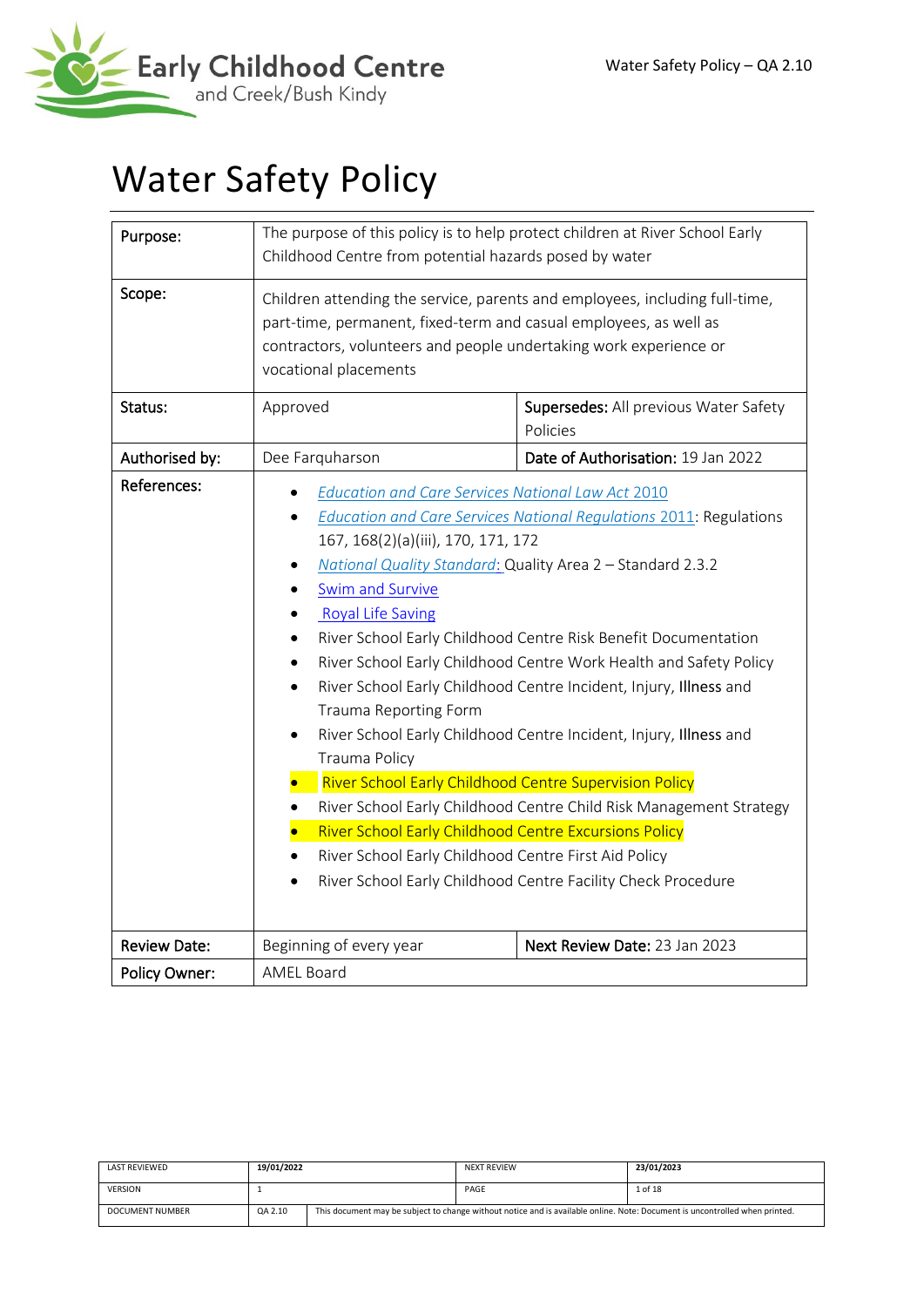

# **Policy Statement**

River School Early Childhood Centre is committed to taking all reasonable steps to protect children attending the service from potential hazards posed by water. Hazards caused by water may be due to hazards created by water-based learning activities, water hazards on service premises and water hazards at excursion locations.

In order to effectively manage and mitigate against water hazards, River School Early Childhood Centre will act in accordance with its Work Health and Safety Policy and utilise River School Early Childhood Centre Risk Management Framework and risk benefit tool to conduct a risk assessment of all water hazards. In accordance with each risk assessment, River School Early Childhood Centre will implement and utilise appropriate controls and treatments to mitigate identified risks. Specifically, risk assessments will be carried out for all:

- Water hazards on service premises including the Wi'ra Creek (Kindy), the Djaa'gan (Pre-Kindy) dry creek bed on Bridge Creek, Maleny.
- Water-based learning activities, such as water play containers.
- Excursions with water hazards, such as beaches and theme parks.

Dependent upon each specific risk assessment, River School Early Childhood Centre risk controls may include the following:

- Maintaining appropriate or above educator-to-child ratios at all times, see the River School Early Childhood Centre Supervision Policy
- Adequately supervising children at all times, see the River School Early Childhood Centre Supervision Policy
- Appropriately planning and carrying out excursions, see the River School Early Childhood Centre Excursion Policy
- Maintaining appropriate numbers of first aiders at all times, see the River School Early Childhood Centre First Aid Policy
- Undertaking checks of the outdoor learning environment at the start and end of each day for water hazards, see River School Early Childhood Centre Physical Environment Check List / Procedure.
- Embedding water safety awareness in the curriculum, see the River School Early Childhood Centre.
- Providing appropriate water safety training, include hazard identification, risk assessment, controls, and treatments to employees.
- Providing current information to parents about water safety, see the River School Early Childhood Centre Parent Handbook.

Additional appropriate risk treatments may be implemented following the risk assessment for each water hazard.

| LAST REVIEWED   | 19/01/2022 |  | <b>NEXT REVIEW</b>                                                                                                          | 19/01/2023 |
|-----------------|------------|--|-----------------------------------------------------------------------------------------------------------------------------|------------|
| <b>VERSION</b>  |            |  | PAGE                                                                                                                        | 2 of 18    |
| DOCUMENT NUMBER | QA 2.10    |  | This document may be subject to change without notice and is available online. Note: Document is uncontrolled when printed. |            |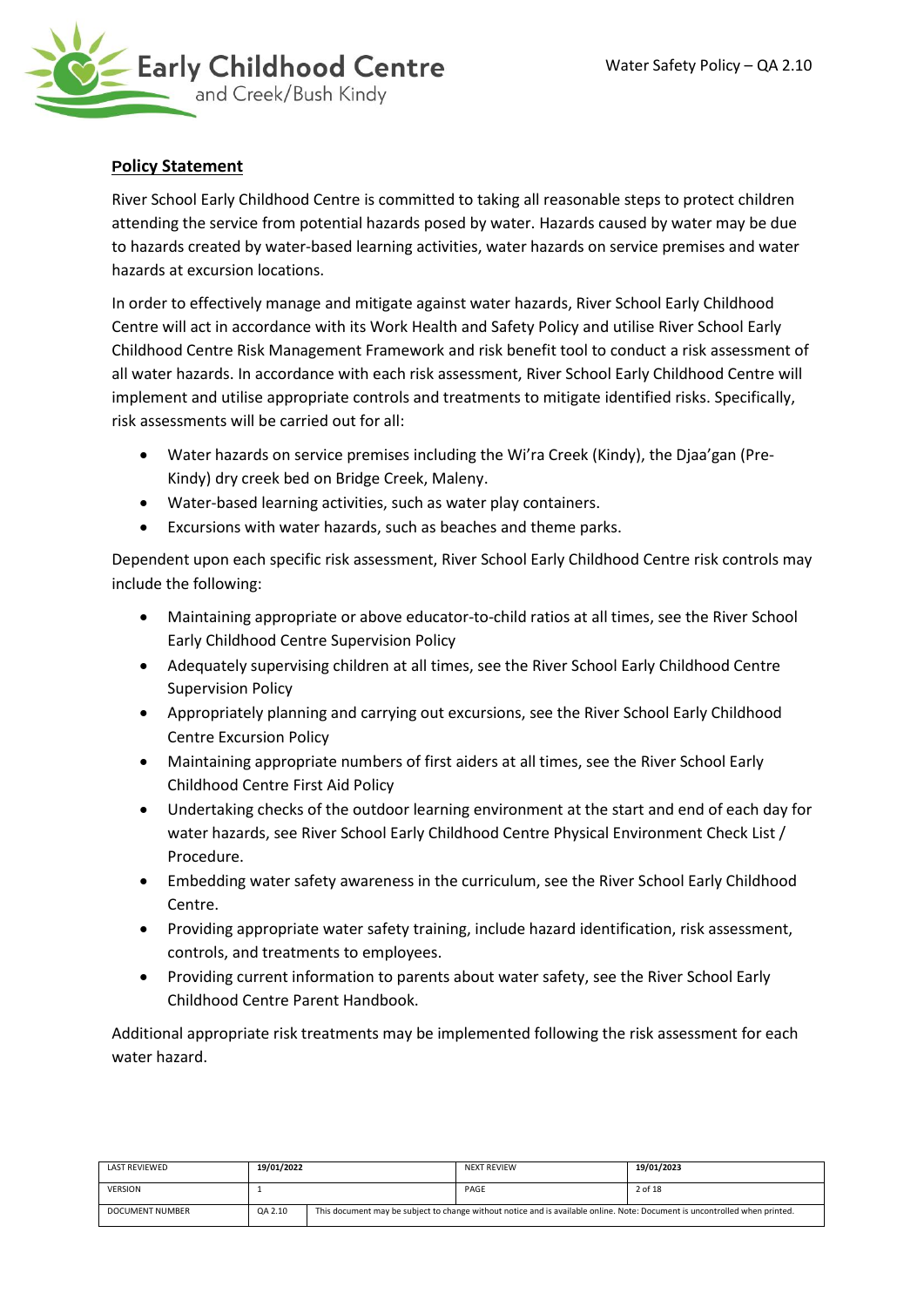

# **Definitions**

#### Definitions relevant to this policy include:

**Water hazards –** can lead to drowning or non-fatal drowning incidences. Drowning hazards include large bodies of water, such as swimming pools, rivers, creeks, dams and ponds. Smaller bodies of water, including nappy buckets, water containers, pet water bowls and poor drainage, which allows water to collect, can also present drowning hazards for young children.

**Risk Benefit Assessment -** Risk Benefit Assessment is an approach to risk assessment that focuses not just on the risks of the activity, but on the benefits of the activity. It is particularly valuable in the context of outdoor learning and play and as such as been adopted by River School Early Learning Centre as a preferred method of risk assessment.

# **Responsibilities**

#### River School Early Childhood Centre

River School Early Childhood Centre has the following role and responsibilities:

- Take all reasonable steps to protect children attending the service from potential hazards posed by water.
- Conduct a risk benefit assessment of all water hazards that children may be exposed to whilst attending the service.
- Implement appropriate controls and treatments to mitigate identified water hazard risks.

#### Employees

Employees of River School Early Childhood Centre have the following role and responsibilities:

- Be aware of and act in accordance with River School Early Childhood Centre's Water Safety Policy.
- Report and remove, if possible, awareness or identification of any water hazards.
- Assist with risk benefit assessments as appropriate.
- Assist with the implementation of risk controls and treatments as appropriate.

#### Families

Families at River School Early Childhood Centre have the following role and responsibilities:

- Be aware of and act in accordance with River School Early Childhood Centre's Water Safety Policy.
- Report awareness or identification of any water hazards.
- Assist with the implementation of risk controls and treatments as appropriate.

#### **Implementation**

- Awareness regularly raise awareness of the importance of water safety, including the development and implementation of this Policy.
- Training provide employees with access to appropriate training in water hazard identification, controls, and treatments.

| <b>LAST REVIEWED</b>   | 19/01/2022 |  | <b>NEXT REVIEW</b>                                                                                                          | 19/01/2023 |
|------------------------|------------|--|-----------------------------------------------------------------------------------------------------------------------------|------------|
| <b>VERSION</b>         |            |  | PAGE                                                                                                                        | 3 of 18    |
| <b>DOCUMENT NUMBER</b> | QA 2.10    |  | This document may be subject to change without notice and is available online. Note: Document is uncontrolled when printed. |            |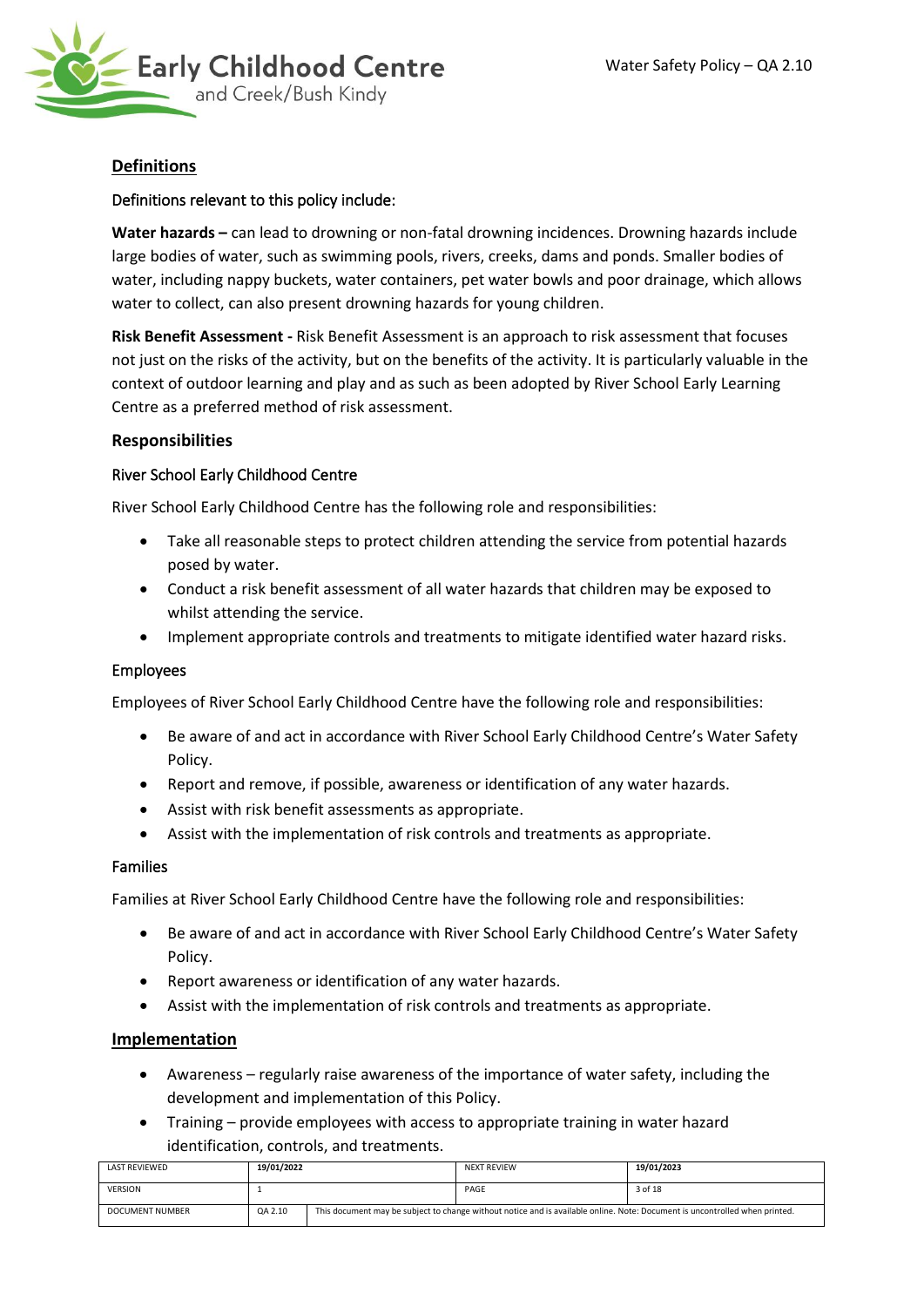

• Record keeping, monitoring, reporting – keep appropriate records, monitor and report on water hazards, risk benefit assessments, controls and treatments as well as any water safety incidents in line with the service's Work Health and Safety, Incident, Injury and Trauma, First Aid, Privacy and Record Retention Policies.

# **Compliance and Monitoring**

In line with the *Education and Care Service National Regulations* 2011, River School Early Childhood Centre will ensure that:

- Copies of this policy and any related procedures are readily accessible and available for inspection by the Nominated Supervisor, employees and families; and
- Parents of children enrolled at the service are notified at least 14 days before the service makes any change to a policy or procedure that may have a significant impact on the service's provision of education and care to any child enrolled at the service or the family's ability to utilise the service.

# **Appendices**

Risk Benefit Assessment

| LAST REVIEWED   | 19/01/2022 |  | <b>NEXT REVIEW</b>                                                                                                          | 19/01/2023 |
|-----------------|------------|--|-----------------------------------------------------------------------------------------------------------------------------|------------|
| <b>VERSION</b>  |            |  | PAGE                                                                                                                        | 4 of 18    |
| DOCUMENT NUMBER | QA 2.10    |  | This document may be subject to change without notice and is available online. Note: Document is uncontrolled when printed. |            |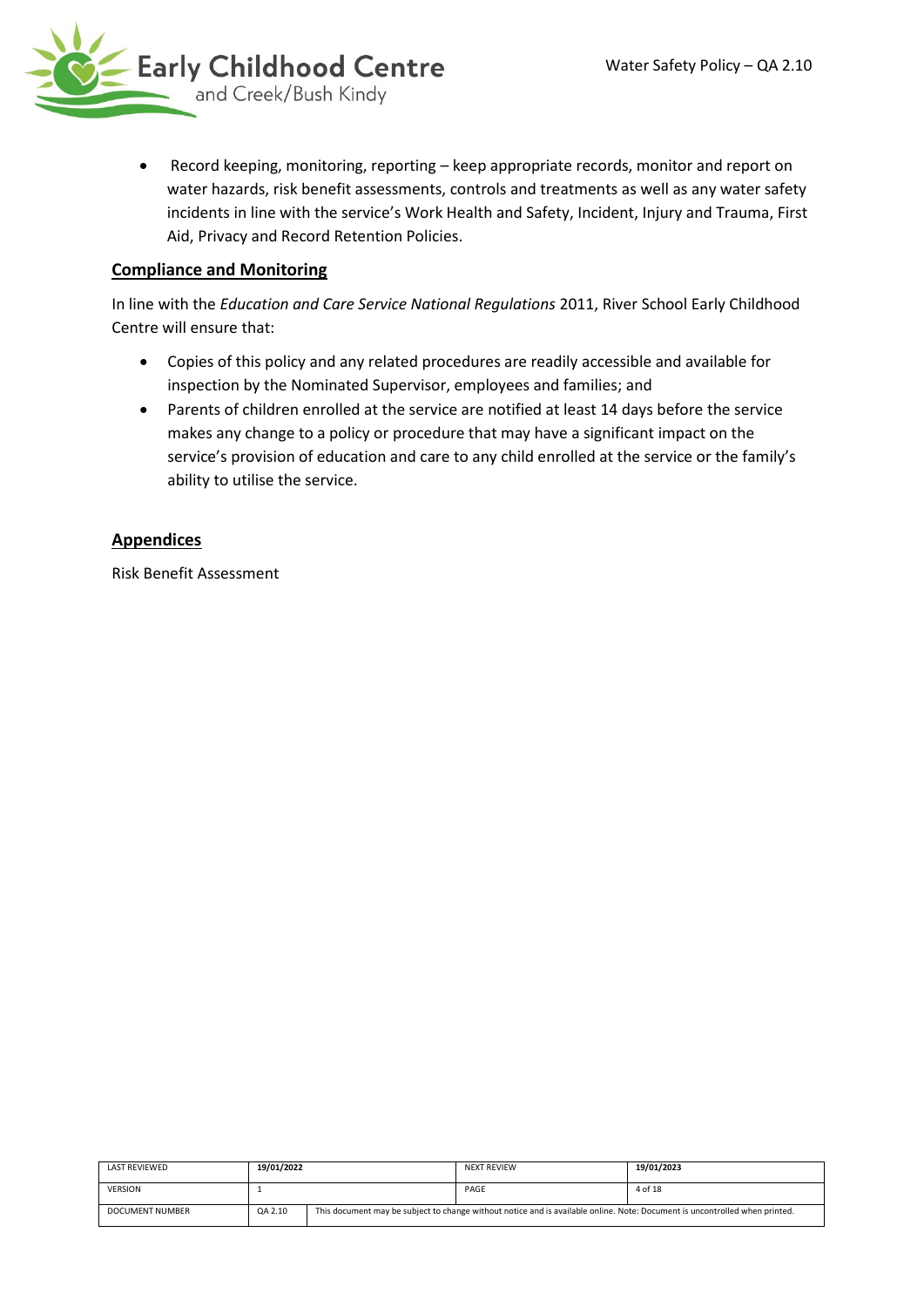

# Water Safety Policy – QA 2.10

# Risk Benefit Assessment 2022.

| <b>Excursion details</b>                      |                                                                                                                                                                                                                                                                                               |                              |                                                                          |                                                   |
|-----------------------------------------------|-----------------------------------------------------------------------------------------------------------------------------------------------------------------------------------------------------------------------------------------------------------------------------------------------|------------------------------|--------------------------------------------------------------------------|---------------------------------------------------|
| Date(s) of excursion                          | Any                                                                                                                                                                                                                                                                                           | <b>Excursion destination</b> | River/ Nature Space                                                      |                                                   |
| Departure and arrival times                   | Any time within opening hours in accordance with child pick up and departure times                                                                                                                                                                                                            |                              |                                                                          |                                                   |
| Proposed activities                           | Nature walks, bush tucker collection, free play, nature immersion,<br>art, native animals, bird spotting, maze work, tool work,<br>stonework, tree climbing, stick play, fire play, water play and<br>wading.                                                                                 |                              | Water hazards?<br><b>Yes</b><br>If yes, detail in risk assessment below. |                                                   |
| Method of transport, including proposed route | Walking in accordance with weather and traffic conditions.<br>Emergency exit 1: Up creek stairs to oval<br>Emergency Exit 2: Along creek bank to school bridge<br>Emergency Exit 3: Along creek bank (upstream) towards Swimming Hole and into Forest Walkway, exiting at basketball<br>rourt |                              |                                                                          |                                                   |
| Name of excursion co-ordinator                | Katchia Avenell, Julie Hohn, Susanne Reed, Dee Farquharson (depending on group)                                                                                                                                                                                                               |                              |                                                                          |                                                   |
| Contact number of excursion co-ordinator      | 0754999359                                                                                                                                                                                                                                                                                    |                              |                                                                          |                                                   |
| Number of children attending excursion        | Between 2 to 22 (3.5-5 years)<br>Between 2 to 16 $(2 – 3$ years)                                                                                                                                                                                                                              |                              | Number of educators/<br>parents/volunteers                               | $2-4$ (3.5-5 years)<br>$ 2-8(2-3 \text{ years}) $ |

| <b>LAST REVIEWED</b> | 19/01/2022 |  | <b>NEXT REVIEW</b>                                                                                                          | 19/01/2023 |
|----------------------|------------|--|-----------------------------------------------------------------------------------------------------------------------------|------------|
| <b>VERSION</b>       |            |  | PAGE                                                                                                                        | 5 of 18    |
| DOCUMENT NUMBER      | QA 2.10    |  | This document may be subject to change without notice and is available online. Note: Document is uncontrolled when printed. |            |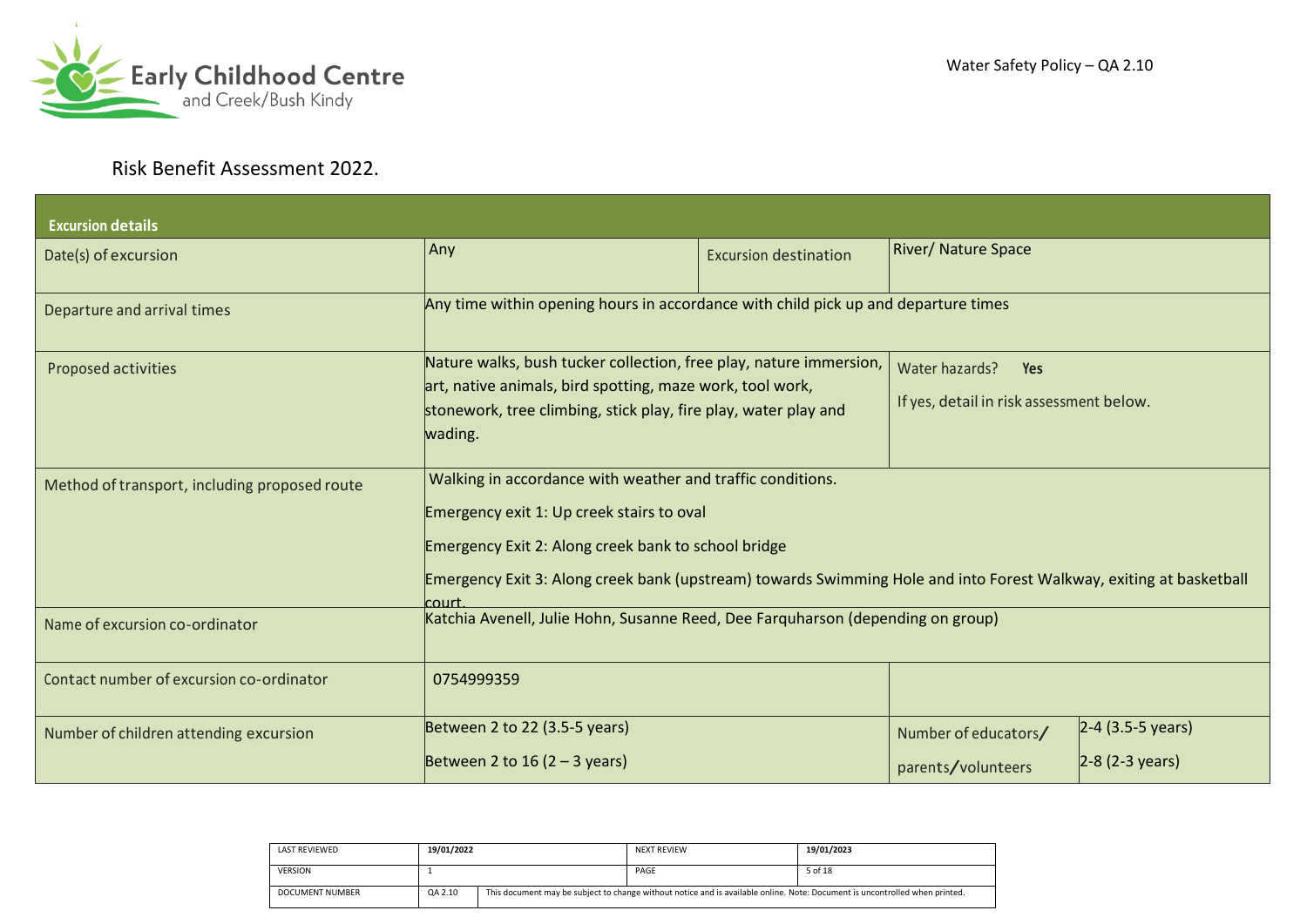

| Educator to child ratio, including whether this | Whilst standard kindergarten ratio of 1:11 applies for general kindergarten activities, a ratio of 1:8 will apply to all creek-         |
|-------------------------------------------------|-----------------------------------------------------------------------------------------------------------------------------------------|
| excursion warrants a higher ratio?              | based activities.                                                                                                                       |
|                                                 | $ 1:2$ adult to child ration for 2-3 year old children                                                                                  |
| Benefits to children on excursion               | Play; fun; social and emotional development; fine motor skill development; gross motor skill development; upper body                    |
|                                                 | and core body strengthening activities; pre-literacy skill and muscle development; the inclusion of children's voices and               |
|                                                 | learning in completing their own dynamic risk assessments, increasing their ownership of safety and space.                              |
| Children's voices                               | "I built a cubby! I am the best builderer ever!"                                                                                        |
|                                                 | "I made a swing. I am swinging through the trees."                                                                                      |
|                                                 | "I made fire all by myself. I thought it was out, but then I putted dry stuff on top and it smoked and smoked and now                   |
|                                                 | whoooosh! FIRE! What would have happened if I wasn't here?"                                                                             |
|                                                 |                                                                                                                                         |
|                                                 | "This is the most fun ever"                                                                                                             |
|                                                 | "I really wish I had something like this in my childhood. Perhaps my relationship with school would have been a bit<br>better" (Parent) |

"I carried my lunchbox AND my lunchbox ALL BY MYSLEF! I am soon strong and the soon strong that the soon strong<br>"I am soon strong the soon strong the soon strong that the sound of the soon strong that the sound of the soci

| <b>LAST REVIEWED</b> | 19/01/2022 |  | <b>NEXT REVIEW</b>                                                                                                          | 19/01/2023 |
|----------------------|------------|--|-----------------------------------------------------------------------------------------------------------------------------|------------|
| <b>VERSION</b>       |            |  | PAGE                                                                                                                        | 6 of 18    |
| DOCUMENT NUMBER      | QA 2.10    |  | This document may be subject to change without notice and is available online. Note: Document is uncontrolled when printed. |            |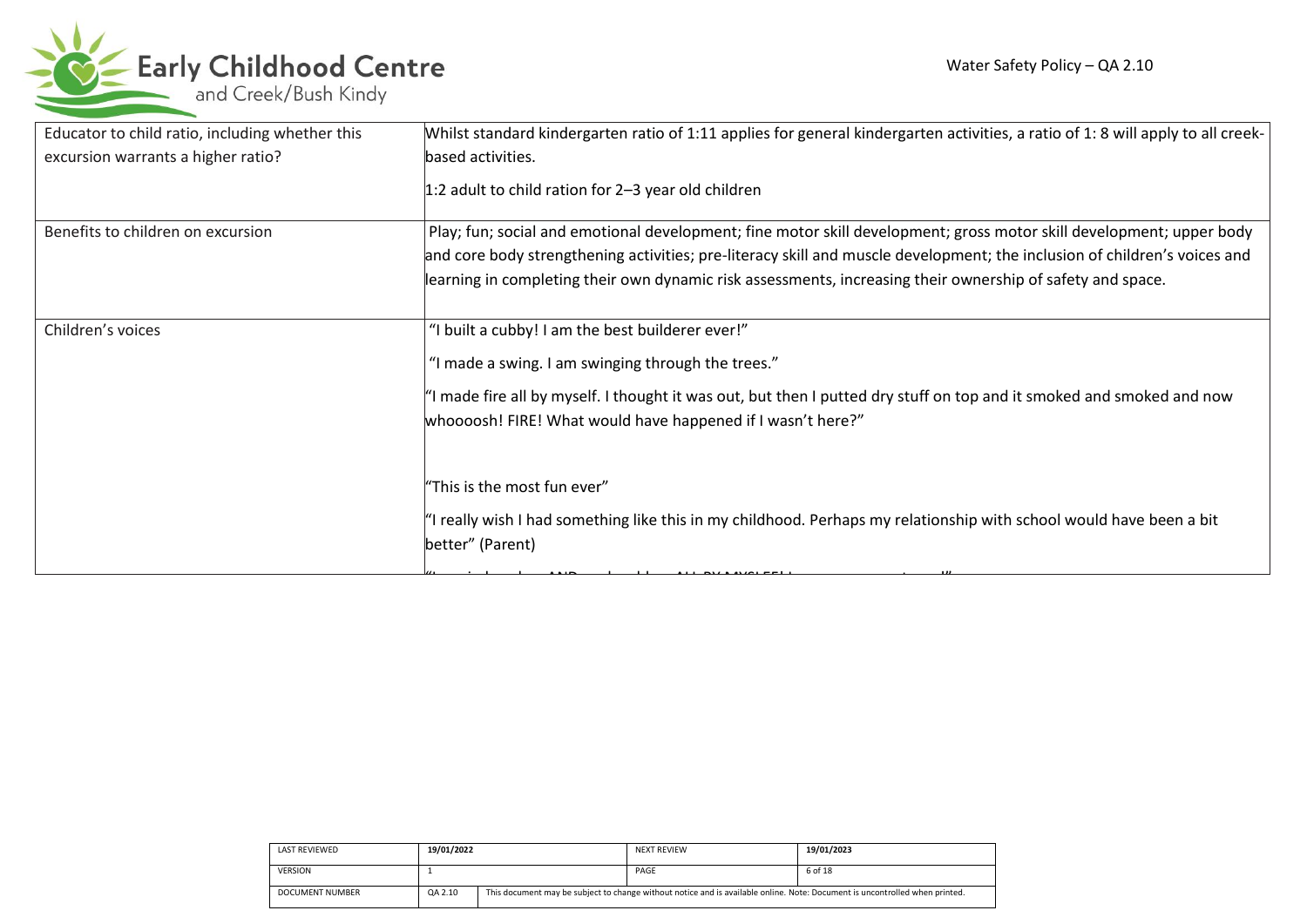

| General                          |                             |                                       |                                                                                                                                                                                                                                                                      |          |         |                  |  |
|----------------------------------|-----------------------------|---------------------------------------|----------------------------------------------------------------------------------------------------------------------------------------------------------------------------------------------------------------------------------------------------------------------|----------|---------|------------------|--|
| Activity                         | Hazard identified           | Risk<br>assessment<br>(Use<br>matrix) | Elimination/control measures                                                                                                                                                                                                                                         | Who      | When    | Modified<br>risk |  |
| Walk to and from destination Car |                             | Moderate                              | Walk outside of school pick up and drop off<br>times, cross the road together, discuss road<br>safety and awareness; travel on designated<br>paths where possible                                                                                                    | Educator |         |                  |  |
| Free play                        | Slip/fall/trip minor injury | High                                  | Surface review for possible hazards/ play<br>monitoring                                                                                                                                                                                                              | All      | Ongoing |                  |  |
| Free play/nature walk            | Creek/pond water feature    | <b>High</b>                           | Water safety discussion with children,<br>monitor play, assess rock pools for depth and<br>speed of river flow                                                                                                                                                       | All      | Ongoing |                  |  |
| Any                              | Absconding children         | Moderate                              | dentify boundaries children cannot explore<br>past; safety education discussion prior to<br>leaving ECC; parent helper or assistant for<br>children with additional needs; continuous<br>head count.<br>One-on-one ratio for identified children who<br>may abscond. | AII      | Ongoing |                  |  |
|                                  | Inclusion Support-          | High                                  | Review play space to minimise risk set clear                                                                                                                                                                                                                         | All      | Ongoing | moderate         |  |

| <b>LAST REVIEWED</b> | 19/01/2022 |  | <b>NEXT REVIEW</b>                                                                                                          | 19/01/2023 |
|----------------------|------------|--|-----------------------------------------------------------------------------------------------------------------------------|------------|
| <b>VERSION</b>       |            |  | PAGE                                                                                                                        | 7 of 18    |
| DOCUMENT NUMBER      | QA 2.10    |  | This document may be subject to change without notice and is available online. Note: Document is uncontrolled when printed. |            |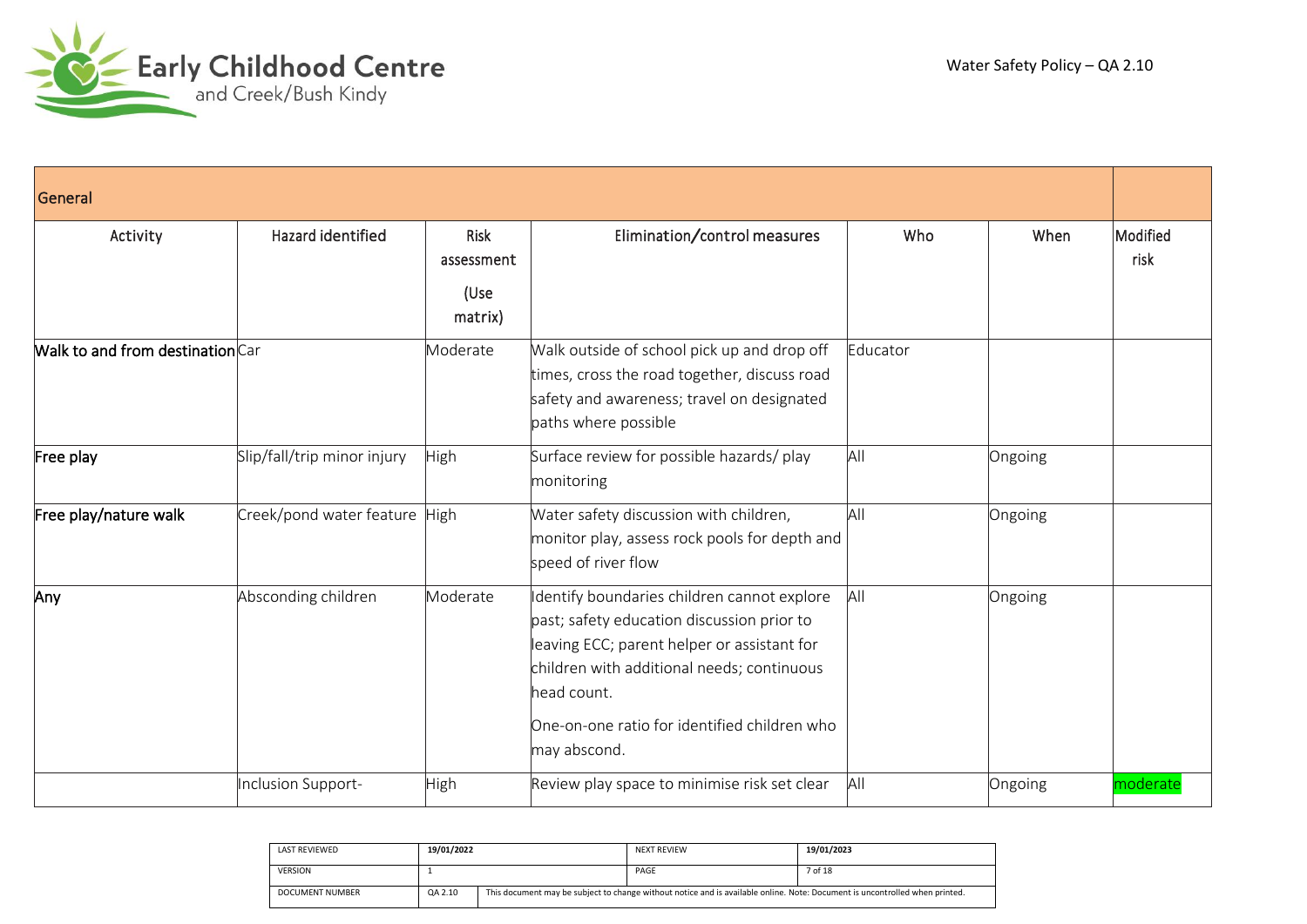



|                  |                                   |          | boundaries with taped areas; physically hold<br>child's hand and walk perimeter of play<br>space; use clear and simple directions<br>'[Child], hat please." Use gentle touch to<br>draw attention to verbal instructions; use<br>proximity to ensure child and others safety<br>when negotiating rock spaces; close/open<br>areas dependent on physical capabilities and |          |         |          |
|------------------|-----------------------------------|----------|--------------------------------------------------------------------------------------------------------------------------------------------------------------------------------------------------------------------------------------------------------------------------------------------------------------------------------------------------------------------------|----------|---------|----------|
|                  |                                   |          | balance                                                                                                                                                                                                                                                                                                                                                                  |          |         |          |
| Walking          | awn mower/mowing                  | Moderate | Monitor lawn mowing location                                                                                                                                                                                                                                                                                                                                             | All      | Ongoing |          |
| Nature walks     | Snake/bug bite                    | High     | Carry first aid kit, keep first aid cert current<br>Snake stomp and check around play area                                                                                                                                                                                                                                                                               | Educator | Ongoing | Moderate |
| <b>Walking</b>   | Dog poo                           | Low      |                                                                                                                                                                                                                                                                                                                                                                          | All      | Ongoing | low      |
| Bush tucker walk | Child ingests non-edible<br>plant | High     | Discuss safe/unsafe foods, do not eat any<br>plants unless strictly advised, watch for<br>poisoning signs                                                                                                                                                                                                                                                                | Educator | Ongoing | .ow      |
| General          | Sun burn/Sun stroke               | Low      | Temperature within shaded creek area is<br>significantly lower than other areas of the<br>school. Hat, sun safe clothes, remind to drink<br>water bottles.<br>Spare hats and water bottles provided as per<br>sun safe policy. Parents to apply sunscreen as<br>per sun safe policy.                                                                                     | Educator | ongoing |          |

| <b>LAST REVIEWED</b> | 19/01/2022 |                                                                                                                             | <b>NEXT REVIEW</b> | 19/01/2023 |  |
|----------------------|------------|-----------------------------------------------------------------------------------------------------------------------------|--------------------|------------|--|
| <b>VERSION</b>       |            |                                                                                                                             | PAGE               | 8 of 18    |  |
| DOCUMENT NUMBER      | QA 2.10    | This document may be subject to change without notice and is available online. Note: Document is uncontrolled when printed. |                    |            |  |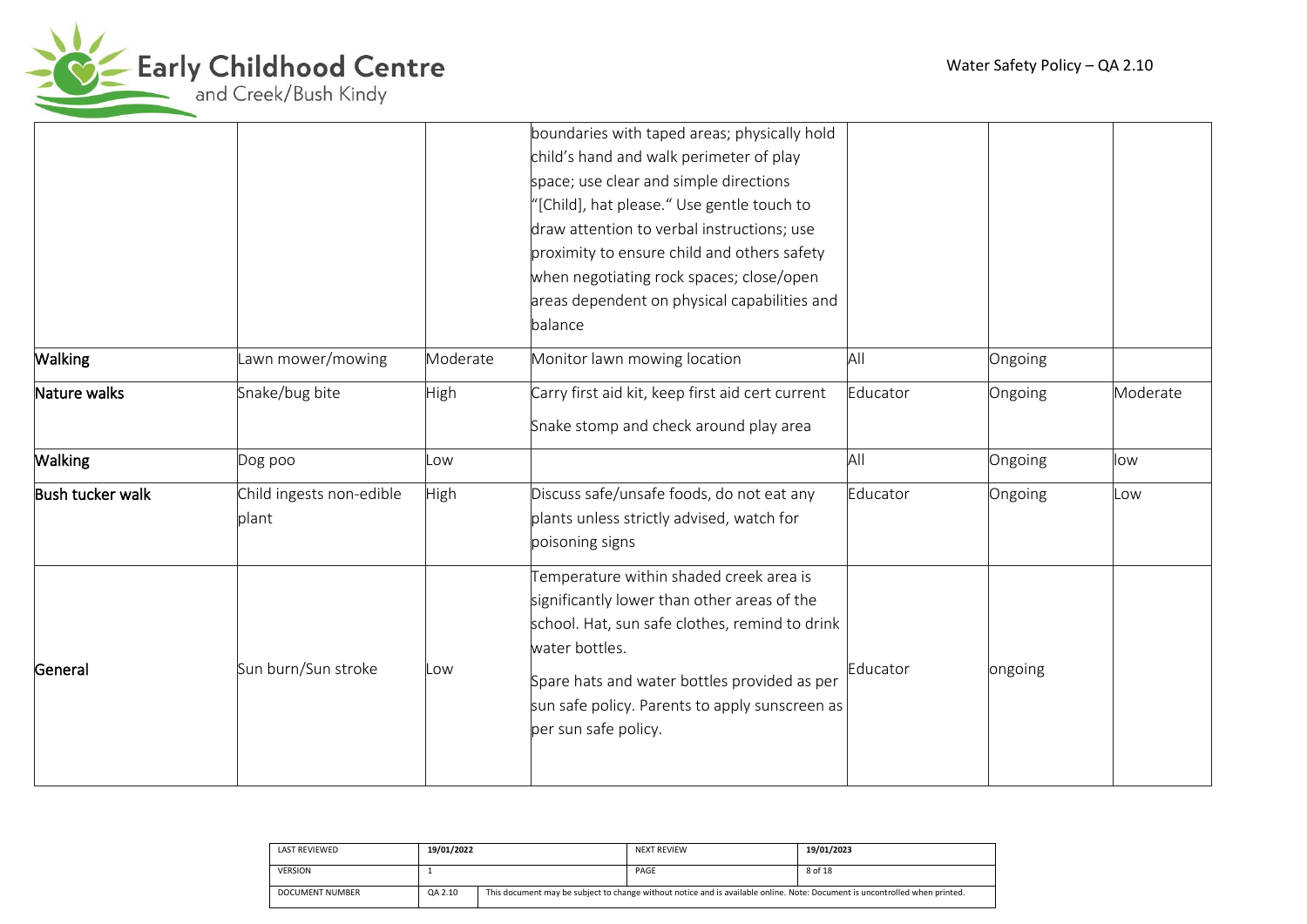

Early Childhood Centre

|            | <b>Ticks</b>                                                     |        | Wear appropriate clothing, repellent as per<br>Tick policy and parent agreement.                                                                                                                                                                                                                                              | Educator          | Ongoing |
|------------|------------------------------------------------------------------|--------|-------------------------------------------------------------------------------------------------------------------------------------------------------------------------------------------------------------------------------------------------------------------------------------------------------------------------------|-------------------|---------|
|            | Mosquitos                                                        | High   | Wear appropriate clothing, repellent as per<br>mosquito policy and parent agreement                                                                                                                                                                                                                                           | Educator          | Ongoing |
| Toileting  | Supervision of children<br>whilst assisting a toileting<br>child | Medium | Ensure visual supervision of children.<br>Communicate supervision requirements with<br>another educator.<br>Encourage independence with support and<br>assistance as necessary.<br>Ensure fresh nappy change of children who<br>are still in nappies.<br>Cleaning of toilets - refer to Cleaning<br>Procedure of Bush Toilets | Educator          | Ongoing |
|            | Handwashing                                                      | Low    | Water, environmentally friendly soap, hand<br>towels and rubbish bag to be available.<br>Rubbish bag to be collected at the end of<br>excursion and disposed of in main bins.                                                                                                                                                 | Educator          | Ongoing |
| Fire Drill |                                                                  | Low    | Fire drills undertaken in collaboration with<br>whole school. Staff to collect children and<br>escort to school oval for head count and<br>clearance.                                                                                                                                                                         | Educator/Director | Ongoing |
| Lock Down  |                                                                  | Low    | ock down drills undertaken in collaboration<br>with whole school.<br>Staff to gather children and take upstream to                                                                                                                                                                                                            | Educator/Director | Ongoing |

| <b>LAST REVIEWED</b> | 19/01/2022 |                                                                                                                             | <b>NEXT REVIEW</b> | 19/01/2023 |  |
|----------------------|------------|-----------------------------------------------------------------------------------------------------------------------------|--------------------|------------|--|
| <b>VERSION</b>       |            |                                                                                                                             | PAGE               | 9 of 18    |  |
| DOCUMENT NUMBER      | QA 2.10    | This document may be subject to change without notice and is available online. Note: Document is uncontrolled when printed. |                    |            |  |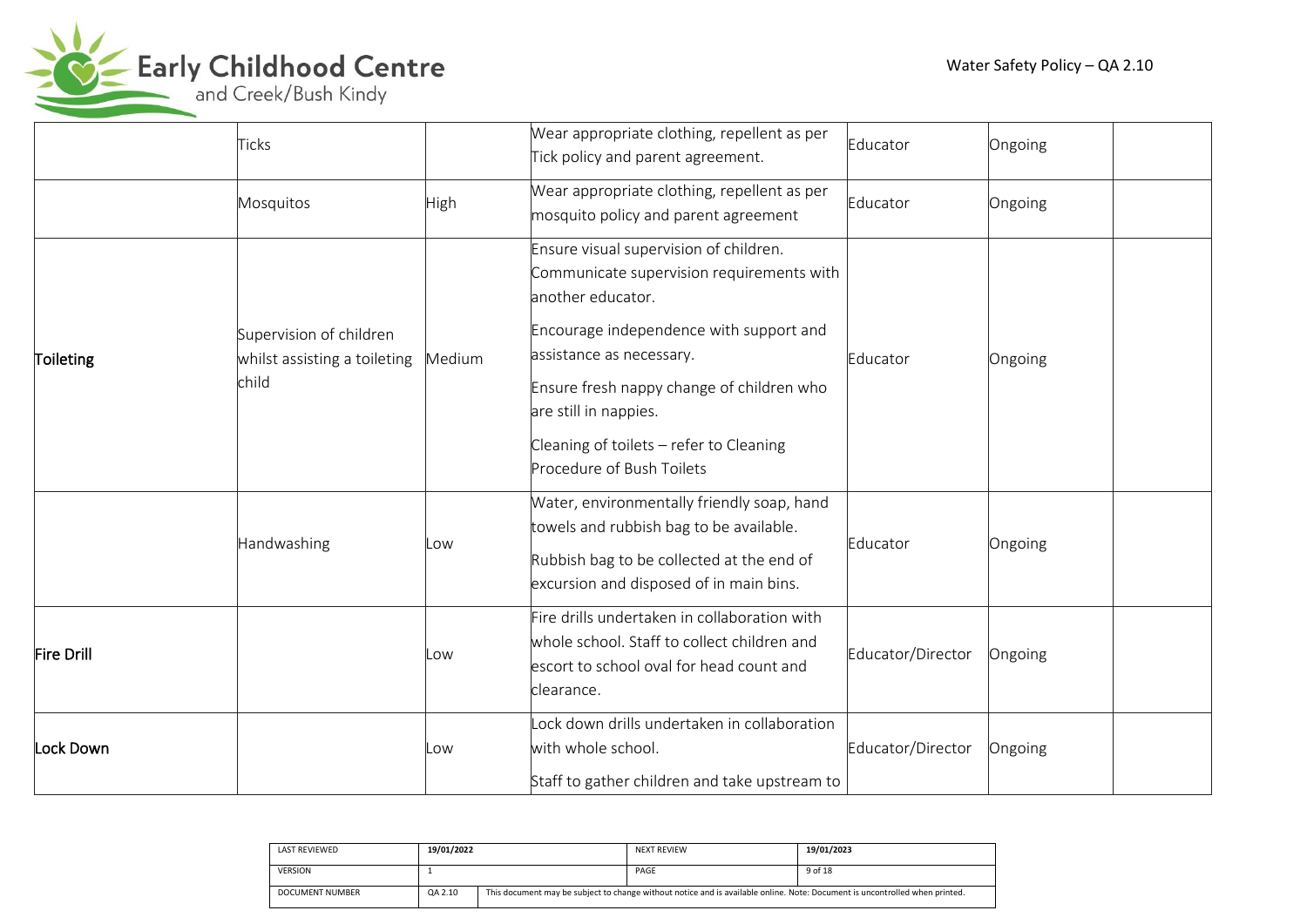

|                                                 |                                                                           |                                            | designated hidey hole. If Lockdown during<br>Art, children to join Year 5 classroom.                                                                                                                                 |                   |         |  |
|-------------------------------------------------|---------------------------------------------------------------------------|--------------------------------------------|----------------------------------------------------------------------------------------------------------------------------------------------------------------------------------------------------------------------|-------------------|---------|--|
| Communication with<br>Office/ability to contact | Limited mobile service                                                    | Low                                        | School to provide walkie-talkies. Sync to same<br>channel before leaving.                                                                                                                                            | Educator/Director | Ongoing |  |
|                                                 |                                                                           |                                            |                                                                                                                                                                                                                      |                   |         |  |
| <b>Water Play</b>                               |                                                                           |                                            |                                                                                                                                                                                                                      |                   |         |  |
| Activity                                        | Hazard identified                                                         | <b>Risk</b><br>lassessment<br>(use matrix) | Elimination/control measures                                                                                                                                                                                         | Who               | When    |  |
| <b>Wading in water</b>                          | Submerged items, flash<br>flooding, drowning                              | Medium                                     | Monitor weather conditions; assess water<br>flow, creek bed and rock pool safety<br>continuously; practice water retreat/flood<br>safety protocol                                                                    | All               | Ongoing |  |
| <b>Investigating Rock Pools</b>                 | Bite/sting/catfish/eels;                                                  | Low                                        | Animals are generally scared off by the noise<br>and movement of children; practice rock pool<br>and movement of children; practice rock pool<br>checks; educate children on identifying<br>potential animal hazards |                   | Ongoing |  |
|                                                 | Slip and fall (head/spinal<br>injury; broken bones;<br>impaling on item); | Moderate                                   | Allow children to take as much time as<br>needed moving between rocks and spaces;<br>use movement supports                                                                                                           | All               | Ongoing |  |

| <b>LAST REVIEWED</b> | 19/01/2022 |                                                                                                                             | <b>NEXT REVIEW</b> | 19/01/2023 |  |  |
|----------------------|------------|-----------------------------------------------------------------------------------------------------------------------------|--------------------|------------|--|--|
| <b>VERSION</b>       |            |                                                                                                                             | PAGE               | 10 of 18   |  |  |
| DOCUMENT NUMBER      | QA 2.10    | This document may be subject to change without notice and is available online. Note: Document is uncontrolled when printed. |                    |            |  |  |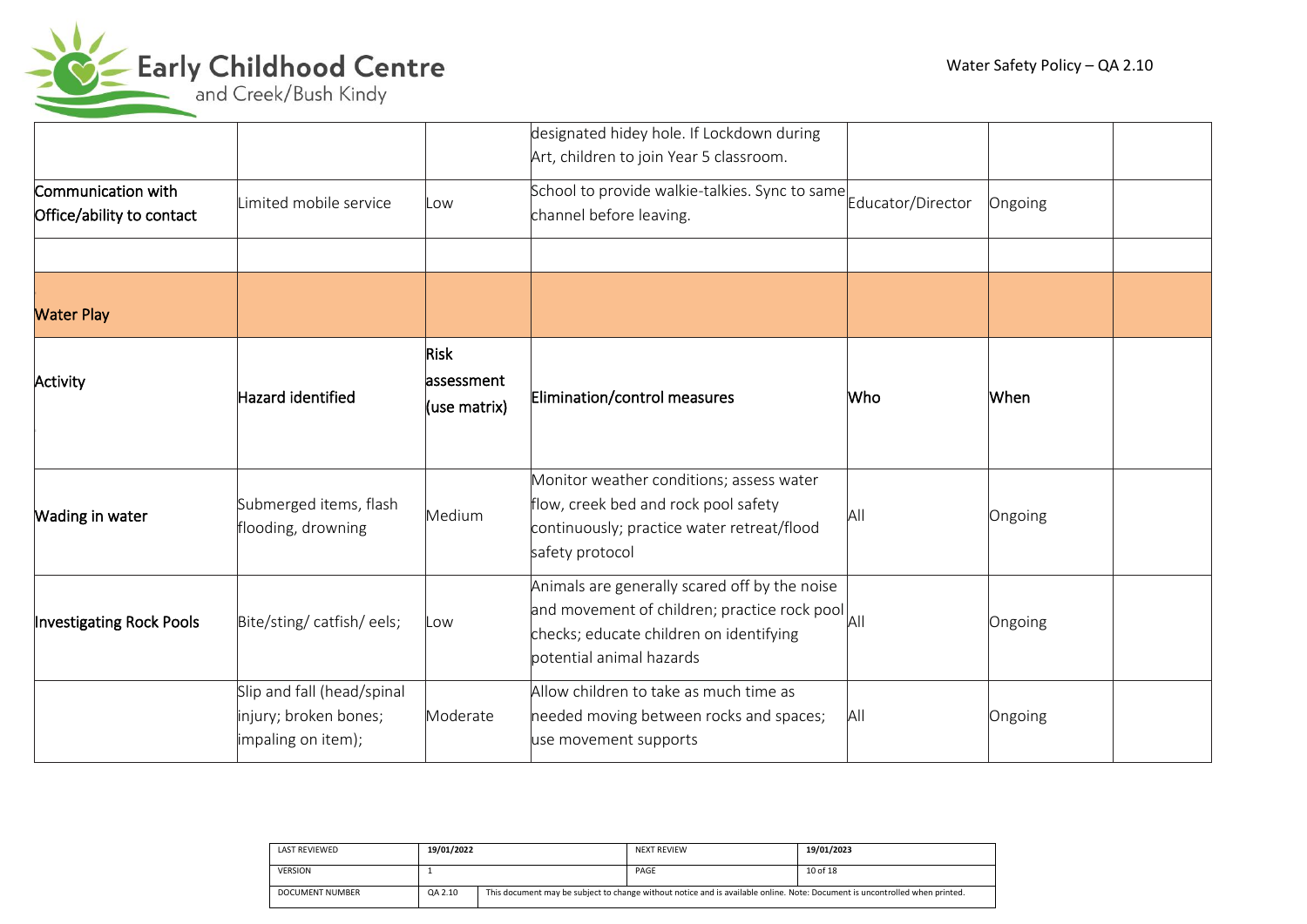

| Jumping into rock<br>pools/water | Spinal injury, head injury,<br>broken bone; impaling on<br>submerged item | Severe                                    | Guide children in safe water entry<br>requirements- walk and wade entry,                                             | Αll      | Ongoing |
|----------------------------------|---------------------------------------------------------------------------|-------------------------------------------|----------------------------------------------------------------------------------------------------------------------|----------|---------|
| <b>Water/River Play</b>          | Drowning                                                                  | Severe                                    | Head count: children to wade (not swim);<br>discuss water safety and swim capabilities<br>with parents and children. | All      | Ongoing |
| <b>Stick Play</b>                |                                                                           |                                           |                                                                                                                      |          |         |
| Activity                         | Hazard identified                                                         | <b>Risk</b><br>assessment<br>(use matrix) | Elimination/control measures                                                                                         | Who      | When    |
| Swords                           | Poke/strike another child                                                 | Moderate                                  | Discuss 'safe' stick play (no eyes, face or<br>within personal space, etc)                                           | Educator | Ongoing |
| Pointers                         | Poke another child; poke<br>eye                                           | High                                      | Discuss 'safe' stick play (no eyes, face or<br>within personal space, etc)                                           | Educator | Ongoing |
| Running                          | Fall and impale                                                           | High                                      | Create stick play boundaries - sticks must<br>point away from body                                                   | Educator | Ongoing |
| Hitting/drumming/beating         | Piece flies off into eye                                                  | LOW.                                      | Discuss safe stick play- choice of sticks                                                                            | Educator | Ongoing |
| <b>Whittling</b>                 | Cut self;                                                                 | Moderate to<br>High                       | Teachable moments' of whittling technique-<br>away from hand. Wear glove on non-whittling Educator<br>lhand          |          | Ongoing |

| <b>LAST REVIEWED</b> | 19/01/2022 |                                                                                                                             | <b>NEXT REVIEW</b> | 19/01/2023 |  |
|----------------------|------------|-----------------------------------------------------------------------------------------------------------------------------|--------------------|------------|--|
| <b>VERSION</b>       |            |                                                                                                                             | PAGE               | 11 of 18   |  |
| DOCUMENT NUMBER      | QA 2.10    | This document may be subject to change without notice and is available online. Note: Document is uncontrolled when printed. |                    |            |  |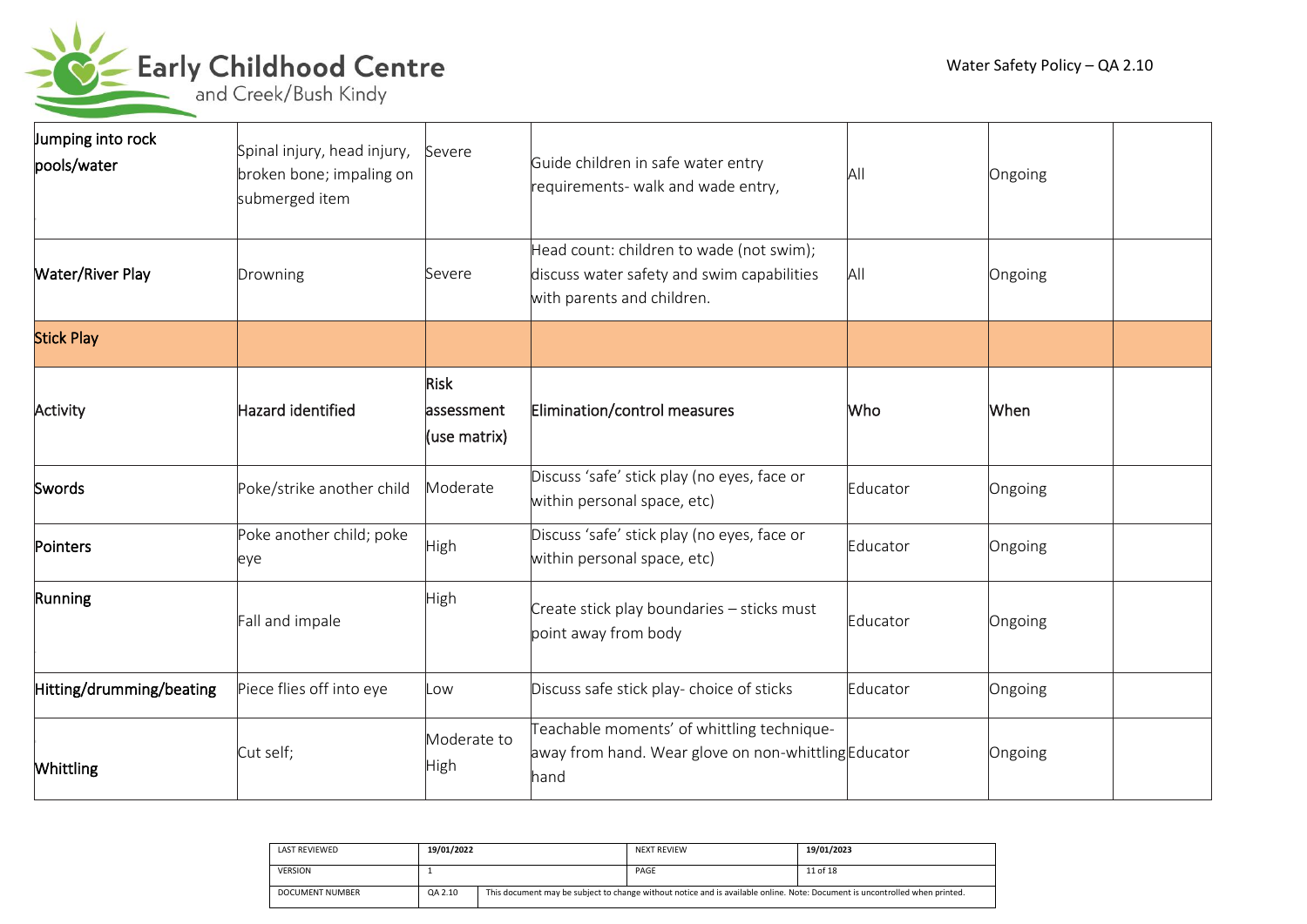

| Stomping to break sticks                 | Twist ankle; splinters in leg<br>or foot | Low                                        | First aid kit. Teachable moment on safe stick<br>choice, how to break/saw instead.                                                                                     | Educator        | Ongoing |
|------------------------------------------|------------------------------------------|--------------------------------------------|------------------------------------------------------------------------------------------------------------------------------------------------------------------------|-----------------|---------|
| <b>Breaking</b>                          | Splinters                                | LOW                                        | First aid kit.                                                                                                                                                         | Educator        | Ongoing |
| Sawing                                   | Cut self;                                | .ow                                        | Use junior hacksaw- glove on non-working<br>hands. Teachable moments on sawing<br>technique                                                                            | Educator        | Ongoing |
| <b>FIRE PLAY</b>                         |                                          |                                            |                                                                                                                                                                        |                 |         |
| Activity                                 | Hazard identified                        | <b>Risk</b><br>lassessment<br>(use matrix) | Elimination/control measures                                                                                                                                           | Who             | When    |
| As long as fire lit and still<br>glowing | Hot ground.                              | High                                       | Fire to be lit in raised fire bowl on flat ground<br>only                                                                                                              | Activity leader | Ongoing |
|                                          | Falls or burns                           | High                                       | In the event of any falls, burns etc., the<br>workshop leaders are current first aid trained, Activity leader<br>and First-aid kits will always be located on<br>site. |                 | Ongoing |
|                                          | <b>Burns</b>                             | Moderate                                   | Workshop leader will always light and<br>maintain the fire. For some designated fire<br>activities, children will use flint and fire bowl                              | Activity leader | Ongoing |

| <b>LAST REVIEWED</b> | 19/01/2022 |                                                                                                                             | <b>NEXT REVIEW</b> | 19/01/2023 |  |
|----------------------|------------|-----------------------------------------------------------------------------------------------------------------------------|--------------------|------------|--|
| <b>VERSION</b>       |            |                                                                                                                             | PAGE               | 12 of 18   |  |
| DOCUMENT NUMBER      | QA 2.10    | This document may be subject to change without notice and is available online. Note: Document is uncontrolled when printed. |                    |            |  |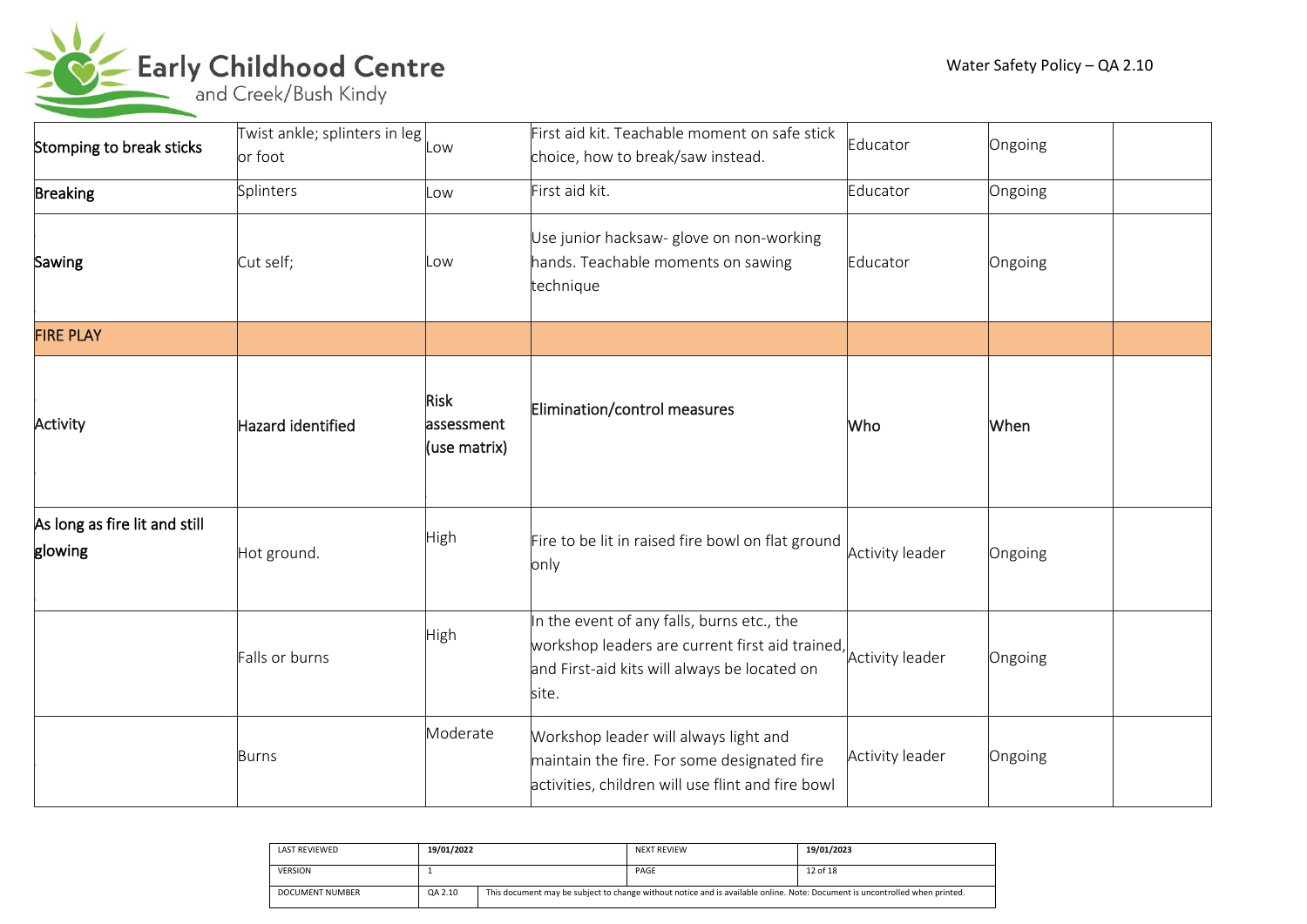

|                                            |             | to light fire during fire work/exploration,<br>under the close supervision                                                                                                                                                                                                                 |                 |         |
|--------------------------------------------|-------------|--------------------------------------------------------------------------------------------------------------------------------------------------------------------------------------------------------------------------------------------------------------------------------------------|-----------------|---------|
| Burns                                      | <b>High</b> | Always supervise children closely. Rope Circle<br>around fire not to cross without assistance.<br>One on one approach to the fire for<br>cooking/marshmallow toasting                                                                                                                      | Activity leader | Ongoing |
| Burns                                      | <b>High</b> | Take children through the process of lighting<br>fires. Make children aware to be careful when<br>moving around the lit fire. Children to remain Activity leader<br>seated when not involved in fire work or<br>cooking.                                                                   |                 | Ongoing |
| Sparks/fire create<br>lunintentional blaze | High        | Appoint a fire warden. Ensure at least one<br>team member who is supervising fire play has<br>completed fire training annually. Staff will<br>ensure a suitable site is found to light fires<br>away from any possible flammable material<br>e.g.: over hanging tree's bushes or brambles. | Activity leader | Ongoing |
| <b>Burns</b>                               | High        | Tongs will be used by workshop staff to<br>remove cooking from fire. Cooked items will<br>be allowed to cool before unwrapping                                                                                                                                                             | Activity leader | Ongoing |
| Extinguishing fire                         | Moderate    | Sand or water buckets will be available to put<br>out fires – workshop staff will use the sprinkle<br>method to put out any lit fires and<br>extinguished at the end of the session. Staff<br>will not leave area until certain fire is<br>extinguished.                                   | Activity leader | Ongoing |

| LAST REVIEWED   | 19/01/2022 |                                                                                                                             | NEXT REVIEW | 19/01/2023 |  |
|-----------------|------------|-----------------------------------------------------------------------------------------------------------------------------|-------------|------------|--|
| <b>VERSION</b>  |            |                                                                                                                             | PAGE        | 13 of 18   |  |
| DOCUMENT NUMBER | QA 2.10    | This document may be subject to change without notice and is available online. Note: Document is uncontrolled when printed. |             |            |  |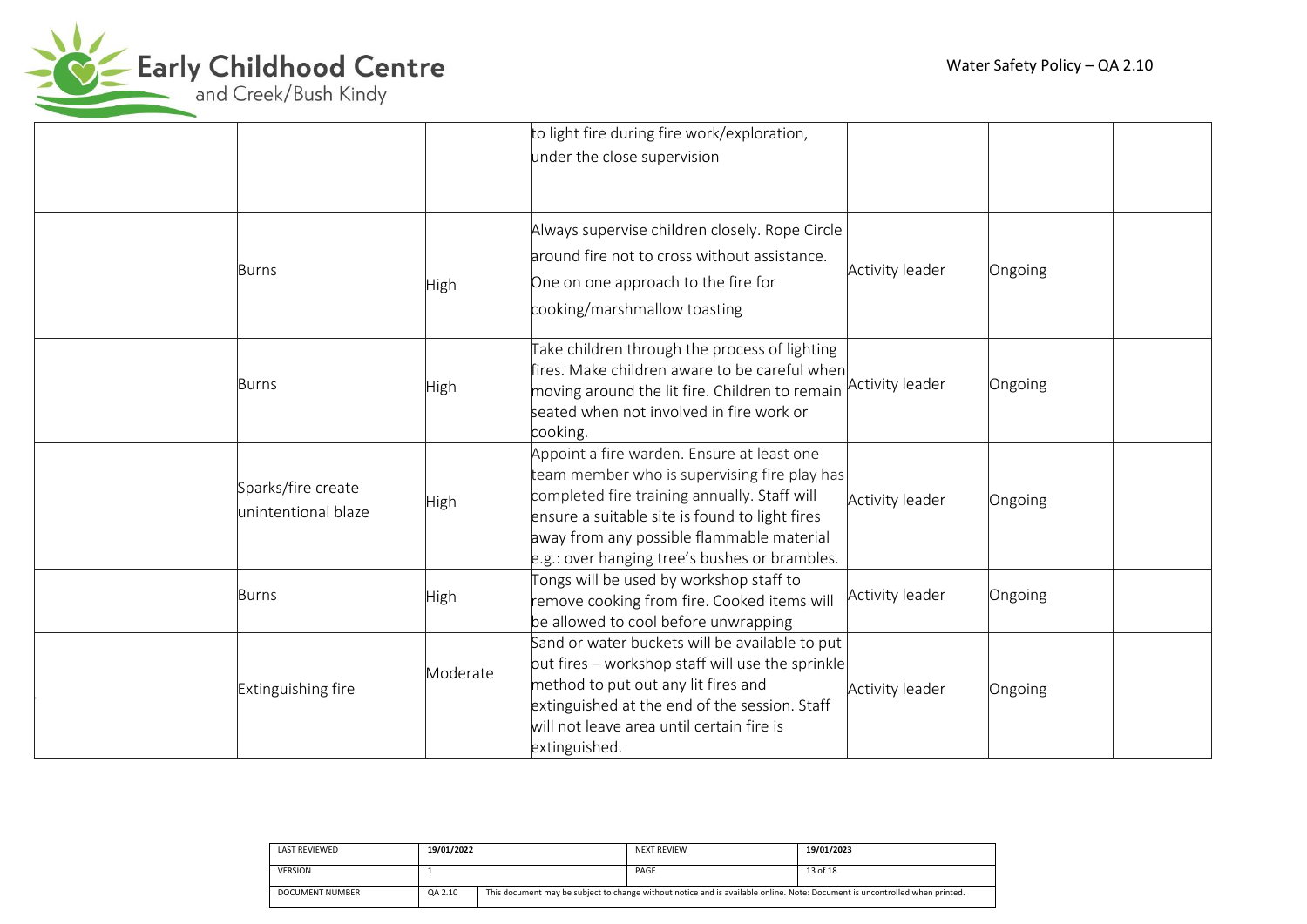

| <b>Tree Climbing</b> |                                                                   |                                           |                                                                                                                                                                                                          |     |         |  |
|----------------------|-------------------------------------------------------------------|-------------------------------------------|----------------------------------------------------------------------------------------------------------------------------------------------------------------------------------------------------------|-----|---------|--|
| Activity             | Hazard identified                                                 | <b>Risk</b><br>assessment<br>(use matrix) | Elimination/control measures                                                                                                                                                                             | Who | When    |  |
| Tree climbing        | Debris on the bush/garden<br>floor                                | .ow                                       | Inform children of trip hazard and possible<br>risk to allow self-evaluation. Remove where<br>appropriate and children can't assess severity<br>of risk                                                  | All | Ongoing |  |
|                      | Dead wood in tree canopy<br>and dead branches in<br>climbing area | ow-Moderate                               | Remove dead wood if appropriate and /or<br>avoid the hazard area. Raise awareness of<br>possible fragility of dead wood.                                                                                 | All | Ongoing |  |
|                      | Slippery surfaces                                                 | LOW                                       | Raise children's awareness of the hazard and<br>allow self-evaluation. Support children in<br>evaluating weather conditions.                                                                             | All | Ongoing |  |
|                      | Drop heights                                                      | Moderate                                  | Allow children to self-risk assess and judge<br>own ability. Monitor landing location and<br>involve children in removing serious hazards   All<br>or change landing location. Support children<br>where |     | Ongoing |  |

| <b>LAST REVIEWED</b> | 19/01/2022 |                                                                                                                             | <b>NEXT REVIEW</b> | 19/01/2023 |
|----------------------|------------|-----------------------------------------------------------------------------------------------------------------------------|--------------------|------------|
| <b>VERSION</b>       |            |                                                                                                                             | PAGE               | 14 of 18   |
| DOCUMENT NUMBER      | QA 2.10    | This document may be subject to change without notice and is available online. Note: Document is uncontrolled when printed. |                    |            |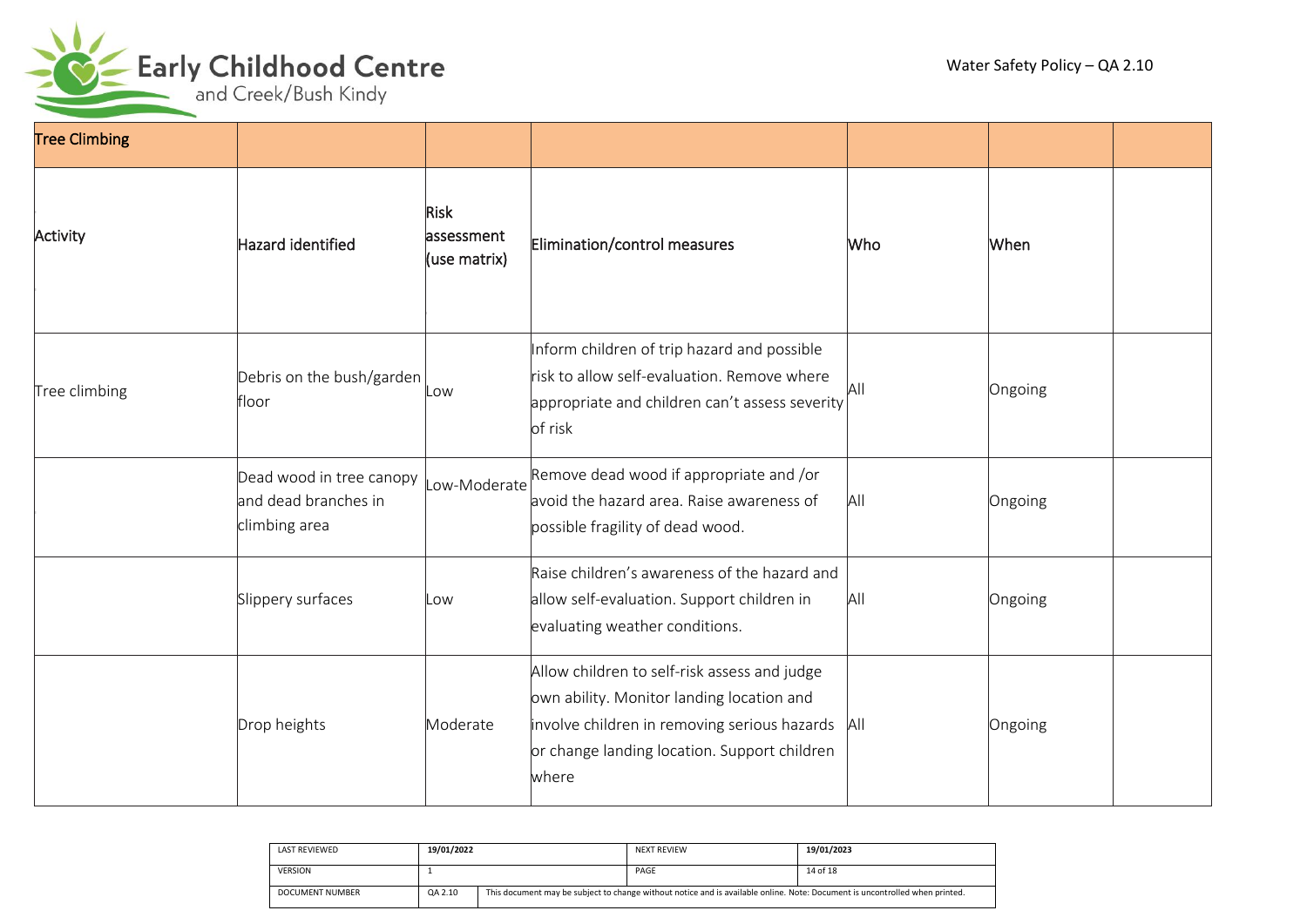

|                                                                                  | Protruding branches/stick | ow-Moderate                               | Remove serious hazards children will not be<br>aware requested.<br>of through consultation with children<br>allowing them to evaluate and self-risk assess | All                         | Ongoing                        |               |
|----------------------------------------------------------------------------------|---------------------------|-------------------------------------------|------------------------------------------------------------------------------------------------------------------------------------------------------------|-----------------------------|--------------------------------|---------------|
|                                                                                  | Unstable/sick tree        | ow-Moderate                               | Contact tree expert for annual assessment if<br>appropriate                                                                                                | ΙAΙ                         | Ongoing                        |               |
| <b>Dynamic Risk Assessment</b>                                                   |                           |                                           |                                                                                                                                                            |                             |                                |               |
| $\sim$<br>Activity                                                               | Hazard identified         | <b>Risk</b><br>assessment<br>(use matrix) | Elimination/control measures                                                                                                                               | Who                         | When                           | Modified Risk |
| Determining if creek space is $ _{\text{Adverse weather events}}$<br>operational |                           | Medium                                    | Staff to check BOM (bureau of meteorology)<br>for severe rain events. Educator to monitor<br>cloud cover and wind speed                                    | Educator                    | Before<br>opening/Ongoing      |               |
|                                                                                  | Flooding                  | Medium                                    | Principal and Lead Educator to monitor river<br>height and flow. Notice of closure to be<br>posted on FB page to notify parents.                           | Principal/Educator          | Before Opening/<br>As required |               |
|                                                                                  | Fire Play                 | Medium                                    | Lead educators are to monitor and document<br>the daily fire safety with the local council to                                                              | Principal/Lead<br>Educators | Prior to starting<br>fire      |               |

| <b>LAST REVIEWED</b> | 19/01/2022 |  | <b>NEXT REVIEW</b>                                                                                                          | 19/01/2023 |
|----------------------|------------|--|-----------------------------------------------------------------------------------------------------------------------------|------------|
| <b>VERSION</b>       |            |  | PAGE                                                                                                                        | 15 of 18   |
| DOCUMENT NUMBER      | QA 2.10    |  | This document may be subject to change without notice and is available online. Note: Document is uncontrolled when printed. |            |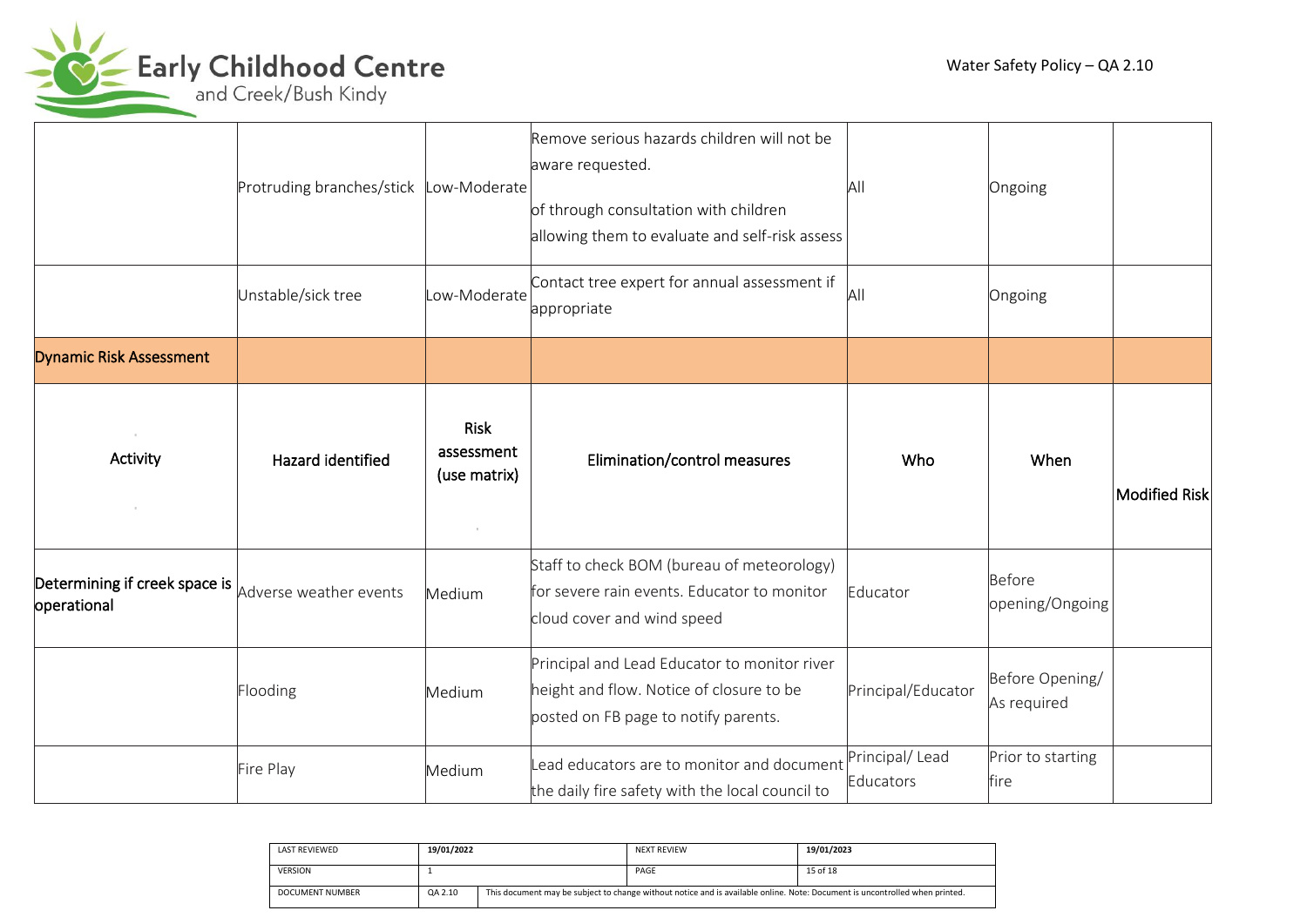

|                                     |        | assess the risk level that the weather<br>conditions or fire bans have on fires.                                                                                                                               |                    |                                                    |  |
|-------------------------------------|--------|----------------------------------------------------------------------------------------------------------------------------------------------------------------------------------------------------------------|--------------------|----------------------------------------------------|--|
| Over-head safety                    | Medium | Principal and Educator to conduct site<br>assessment, monitor trees for breakage and<br>debris in conjunction with weather and wind<br>events. Notice of closure to be posted on FB<br>page to notify parents. | Principal/Educator | <b>Before</b><br>opening/ongoing<br>throughout day |  |
| Including voices of the<br>children | Low    | Children are included in the daily benefit risk<br>assessment at the creek, learning to Look Up, All/Children<br>Look Around and Look In.                                                                      |                    | Every morning                                      |  |

| LAST REVIEWED   | 19/01/2022 |  | <b>NEXT REVIEW</b>                                                                                                          | 19/01/2023 |
|-----------------|------------|--|-----------------------------------------------------------------------------------------------------------------------------|------------|
| <b>VERSION</b>  |            |  | PAGE                                                                                                                        | 16 of 18   |
| DOCUMENT NUMBER | QA 2.10    |  | This document may be subject to change without notice and is available online. Note: Document is uncontrolled when printed. |            |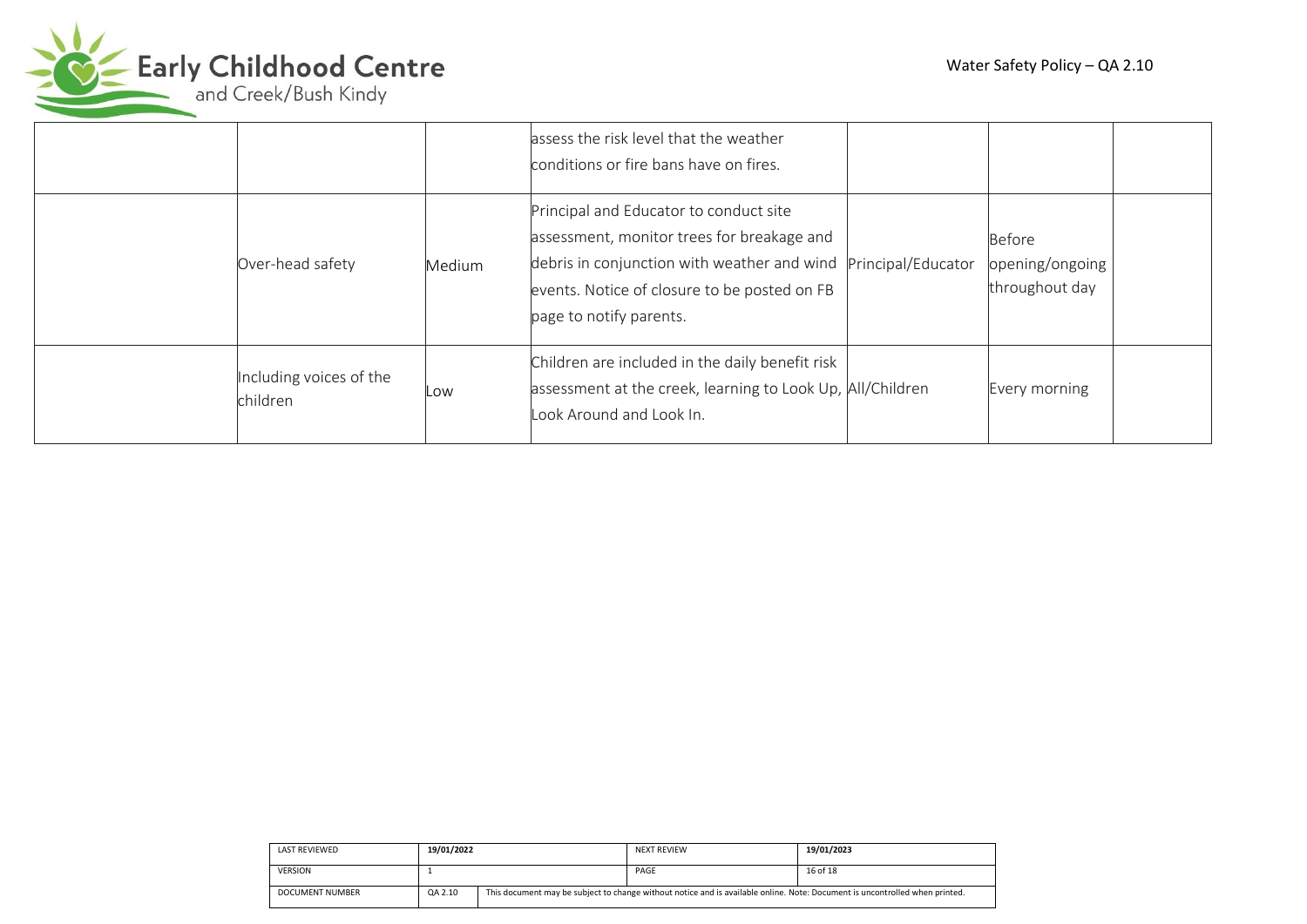

| Risk Benefit Assessment Plan prepared by                                                                                                         | Katchia Avenell & Otty<br>Steinmuller                                         | Date | January 2022 |  |  |
|--------------------------------------------------------------------------------------------------------------------------------------------------|-------------------------------------------------------------------------------|------|--------------|--|--|
| Prepared in consultation with:                                                                                                                   | Dee Farguharson, Wi'ra Staff as of January 2022, Wi'ra 2022 enrolled Children |      |              |  |  |
| <b>Communicated to: All Parents</b>                                                                                                              | Via Facebook, Foyer display                                                   |      |              |  |  |
| Venue and safety information reviewed and<br>attached                                                                                            | Yes / No Comment if needed: Not applicable in this assessment                 |      |              |  |  |
| Reminder: Monitor the effectiveness of controls and change if necessary. Review the risk assessment if an incident or significant change occurs. |                                                                               |      |              |  |  |

| <b>LAST REVIEWED</b> | 19/01/2022 |                                                                                                                             | <b>NEXT REVIEW</b> | 19/01/2023 |
|----------------------|------------|-----------------------------------------------------------------------------------------------------------------------------|--------------------|------------|
| <b>VERSION</b>       |            |                                                                                                                             | PAGE               | 17 of 18   |
| DOCUMENT NUMBER      | QA 2.10    | This document may be subject to change without notice and is available online. Note: Document is uncontrolled when printed. |                    |            |